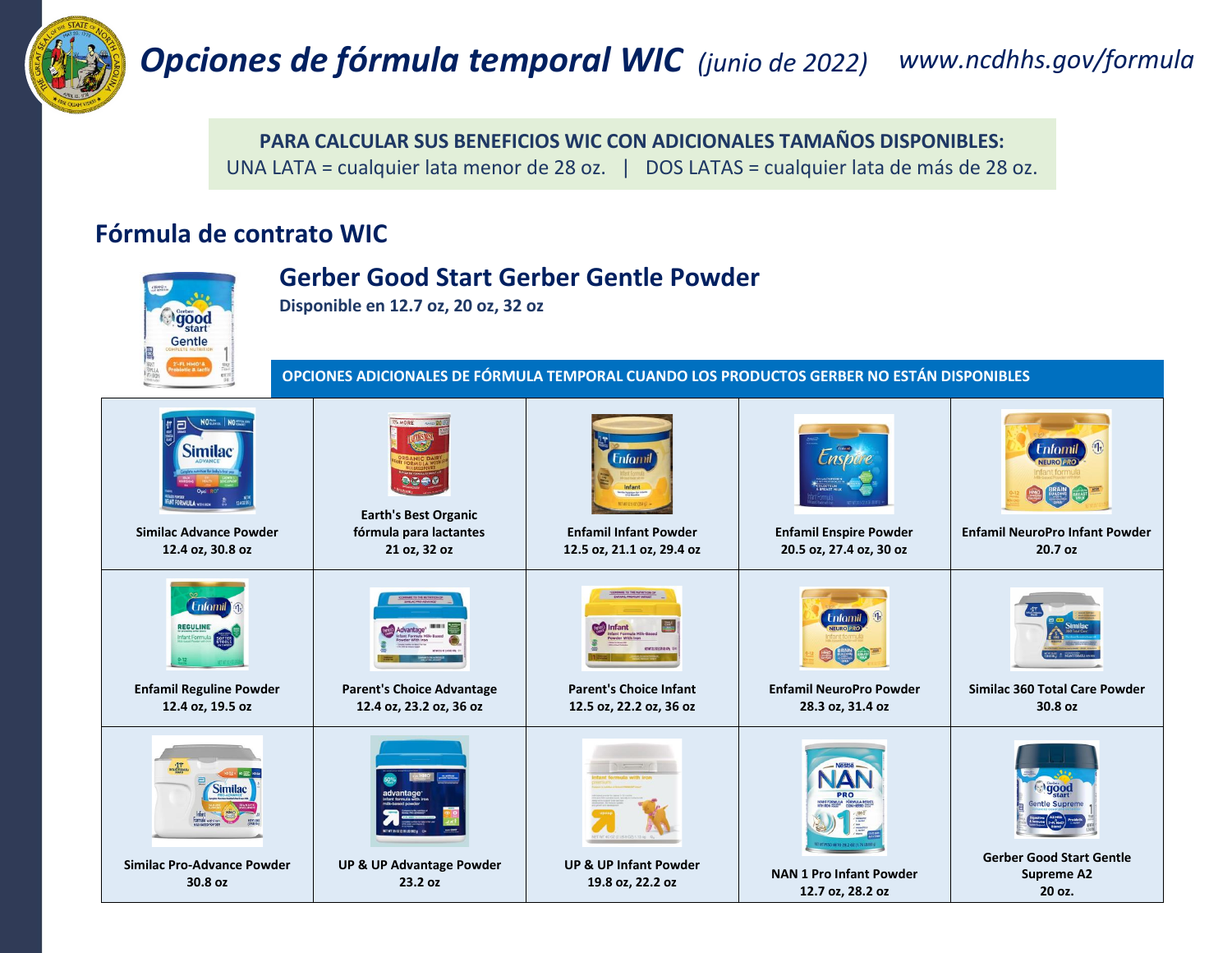## **Gerber Good Start SoothePro Powder**

**Disponible en 12.4 oz, 19.4 oz, 30.6 oz**

**ogood** SoothePro

**OPCIONES ADICIONALES DE FÓRMULA TEMPORAL CUANDO LOS PRODUCTOS GERBER NO ESTÁN DISPONIBLES**

| <b>Enfamil</b><br><b>Gentlease</b><br>es fussiness, gas and crying<br>KET WT 12.4 SZ (352 n) .<br><b>Enfamil Gentleease Powder</b><br>12.4 oz, 19.9 oz, 27.7 oz                   | OVER 35% MORE<br><b>Enfomil</b><br><b>GENTLEASE &amp; Infant formula</b><br><b>Enfamil NeuroPro Gentlease</b><br>Powder<br>19.5 oz, 27.4 oz, 30.4 oz                                            | <b>Enfamil Enspire</b><br><b>Gentlease Powder</b><br>29.0 oz                                                                                   | <b>Similac</b><br><b>Similac Total Comfort Powder</b><br>12.6 oz                                                                                         | <b>Similac</b><br><b>Similac PRO-Total</b><br><b>Comfort Powder</b><br>29.8 oz                                                                                                                                          |
|-----------------------------------------------------------------------------------------------------------------------------------------------------------------------------------|-------------------------------------------------------------------------------------------------------------------------------------------------------------------------------------------------|------------------------------------------------------------------------------------------------------------------------------------------------|----------------------------------------------------------------------------------------------------------------------------------------------------------|-------------------------------------------------------------------------------------------------------------------------------------------------------------------------------------------------------------------------|
| Gentle <sup>®</sup><br>ant Formula Milk-Based<br>owder With Iron<br><b>КГИТЛ50203430000 ©</b><br>A Hover to zoom<br><b>Parent's Choice Gentle Powder</b><br>12 oz, 21.5 oz, 34 oz | Complete* Comfort<br>Infant Formula Milk-Based<br>der With Iron<br><b>BETWEEP SOFT AT UP FW THE</b><br>A Hover to zoom<br><b>Parent's Choice</b><br><b>Complete Comfort</b><br>22.5 oz, 29.8 oz | Up & Up Gentle Powder<br>21.5 oz                                                                                                               | <b>ORMULA WI</b><br><b>Earth's Best Organic Sensitivity</b><br>23.2 oz, 35 oz                                                                            | <b>ORGANIC GENTLE</b><br><b>Earth's Best Organic Gentle</b><br>23.2 oz                                                                                                                                                  |
| <b>NO</b><br>Similac<br><b>MET WT. 125 026</b><br><b>Polvo Sensible Similac</b><br>12.5 oz, 29.8 oz                                                                               | <b>/ER 48% MORE!!</b><br><b>Similac</b><br><b>Similac Pro Sensitive Powder</b><br>29.8 oz                                                                                                       | <b>OVER 48% MORE</b><br><b>BRAIN DENTE</b><br>Similac<br>INFANT FORMULA<br><b>Similac 360 Total Care</b><br><b>Sensitive Powder</b><br>30.2 oz | $\mathbb{F}$<br><b>Enfomil</b><br><b>NEURO PRO</b><br><b>SENSITIVE   Infant formula</b><br><b>Enfamil NeuroPro</b><br><b>Sensitive Powder</b><br>29.4 oz | <b>COMPARE TO THE NUTRITION OF</b><br>SIMILAC PRO-SENSITIV<br><b>Sensitivity®</b><br><b>Ifant Formula Milk-Based</b><br>Powder With Iron<br>NET WT 22.5 OZ (1.4118) 638g<br><b>Parent's Choice Sensitive</b><br>12,0 oz |